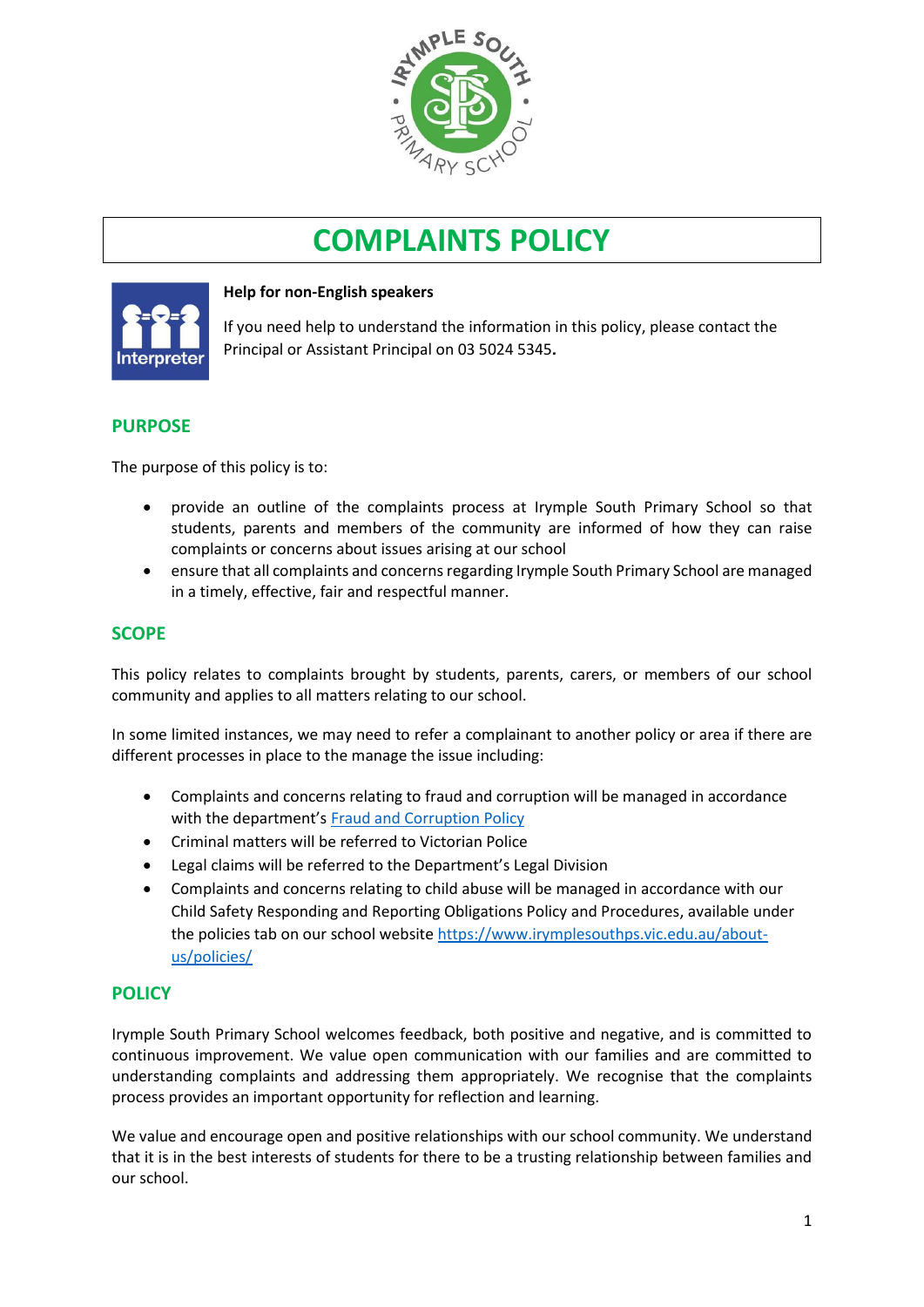When addressing a complaint, it is expected that all parties will:

- be considerate of each other's views and respect each other's role
- be focused on resolution of the complaint, with the interests of the student involved at the centre
- act in good faith and cooperation
- behave with respect and courtesy
- respect the privacy and confidentiality of those involved, as appropriate
- operate within and seek reasonable resolutions that comply with any applicable legislation and Department policy.
- recognise that schools and the Department may be subject to legal constraints on their ability to act or disclose information in some circumstances.

# **Complaints and concerns process for students**

Irymple South Primary School acknowledges that issues or concerns can cause stress or worry for students and impact their wellbeing and learning. Irymple South Primary School encourages our students to raise issues or concerns as they arise so that we can work together to resolve them.

Students with a concern or complaint can raise them with a trusted adult at school, for example, with your classroom teacher, Wellbeing Officers, the Assistant Principal or Principal. This person will take your concern or complaint seriously and will explain to you what steps we can take to try to resolve the issue and support you.

You can also ask your parent, carer or another trusted adult outside of the school, to talk to us about the issue instead. Information about our parent/carer complaints and concerns process is outlined further below. The parent/carer process also applies to students who are mature minors, refer to: [Mature Minors and Decision Making.](https://www2.education.vic.gov.au/pal/mature-minors-and-decision-making/policy)

Other ways you can raise a concern or complaint with us include:

- participating in our Attitudes to School Survey (for Grades 4-6)
- participating in our Speak Up survey held every term
- writing a note for your classroom meeting suggestion box

Further information and resources to support students to raise issues or concerns are available at:

- [Report Racism Hotline](https://www.vic.gov.au/report-racism-or-religious-discrimination-schools) (call 1800 722 476) this hotline enables students to report concerns relating to racism or religious discrimination
- [Reach Out](https://au.reachout.com/?gclid=CjwKCAiAgbiQBhAHEiwAuQ6BktaB5xneGFK3TnOql5c5eZ7af7dDm9ffLZa7N59FEtbtQzVIk8sGWhoC8N0QAvD_BwE)
- [Headspace](https://headspace.org.au/)
- [Kids Helpline](https://kidshelpline.com.au/?gclid=CjwKCAiAgbiQBhAHEiwAuQ6Bkro6UD2EBcRILznFnRhKjfi5I84jJlUa0fyiiYLQ4mHx5sXTStxH8BoCCEIQAvD_BwE) (call 1800 55 1800)
- [Victorian Aboriginal Education Association](https://www.vaeai.org.au/) (VAEAI)

# **Complaints and concerns process for parents, carers and community members**

#### Preparation for raising a concern or complaint

Irymple South Primary School encourages parents, carers or members of the community who may wish to submit a complaint to: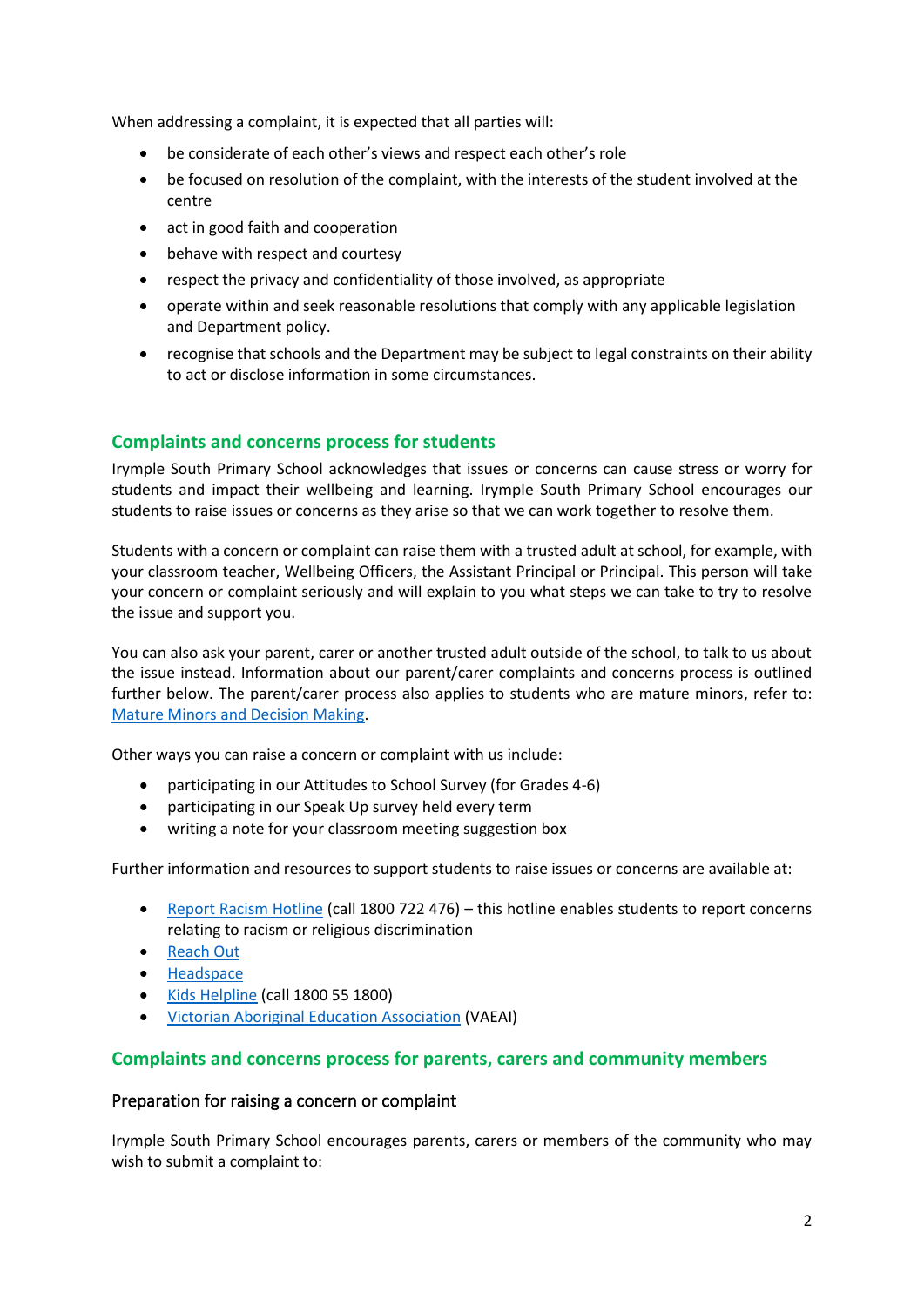- carefully consider the issues you would like to discuss
- remember you may not have all the facts relating to the issues that you want to raise
- think about how the matter could be resolved
- be informed by checking the policies and guidelines set by the Department and Irymple South Primary School.

#### Support person

You are welcome to have a support person to assist you in raising a complaint or concern with our school. Please advise us if you wish to have a support person to assist you, and provide their name, contact details, and their relationship to you.

#### Raising a concern

Irymple South Primary School is always happy to discuss with parents/carers and community members any concerns that they may have. Concerns in the first instance should be directed to your child's teacher. Where possible, school staff will work with you to ensure that your concerns are appropriately addressed.

## Making a complaint

Where concerns cannot be resolved in this way, parents or community members may wish to make a formal complaint to the Principal or Assistant Principal, noting that formal complaints should be directed to a member of the school's leadership team.

If you would like to make a formal complaint, in most cases, depending on the nature of the complaint raised, our school will first seek to understand the issues and will then convene a meeting with the aim of resolving the complaint together. The following process will apply:

- **1. Complaint received:** Please either email, telephone or arrange a meeting through the front office with the Assistant Principal or Principal, to outline your complaint so that we can fully understand what the issues are. We can discuss your complaint in a way that is convenient for you, whether in writing, in person or over the phone.
- **2. Information gathering:** Depending on the issues raised in the complaint, the Principal, Assistant Principal or nominee may need to gather further information to properly understand the situation. This process may also involve speaking to others to obtain details about the situation or the concerns raised.
- **3. Response:** Where possible, a resolution meeting will be arranged with the Assistant Principal or Principal to discuss the complaint with the objective of reaching a resolution satisfactory to all parties. If after the resolution meeting we are unable to resolve the complaint together, we will work with you to produce a written summary of the complaint in the event you would like to take further action about it. In some circumstances, the Principal may determine that a resolution meeting would not be appropriate. In this situation, a response to the complaint will be provided in writing.
- **4. Timelines:** Irymple South Primary School will acknowledge receipt of your complaint as soon as possible (usually within two school days) and will seek to resolve complaints in a timely manner. Depending on the complexity of the complaint, Irymple South Primary School may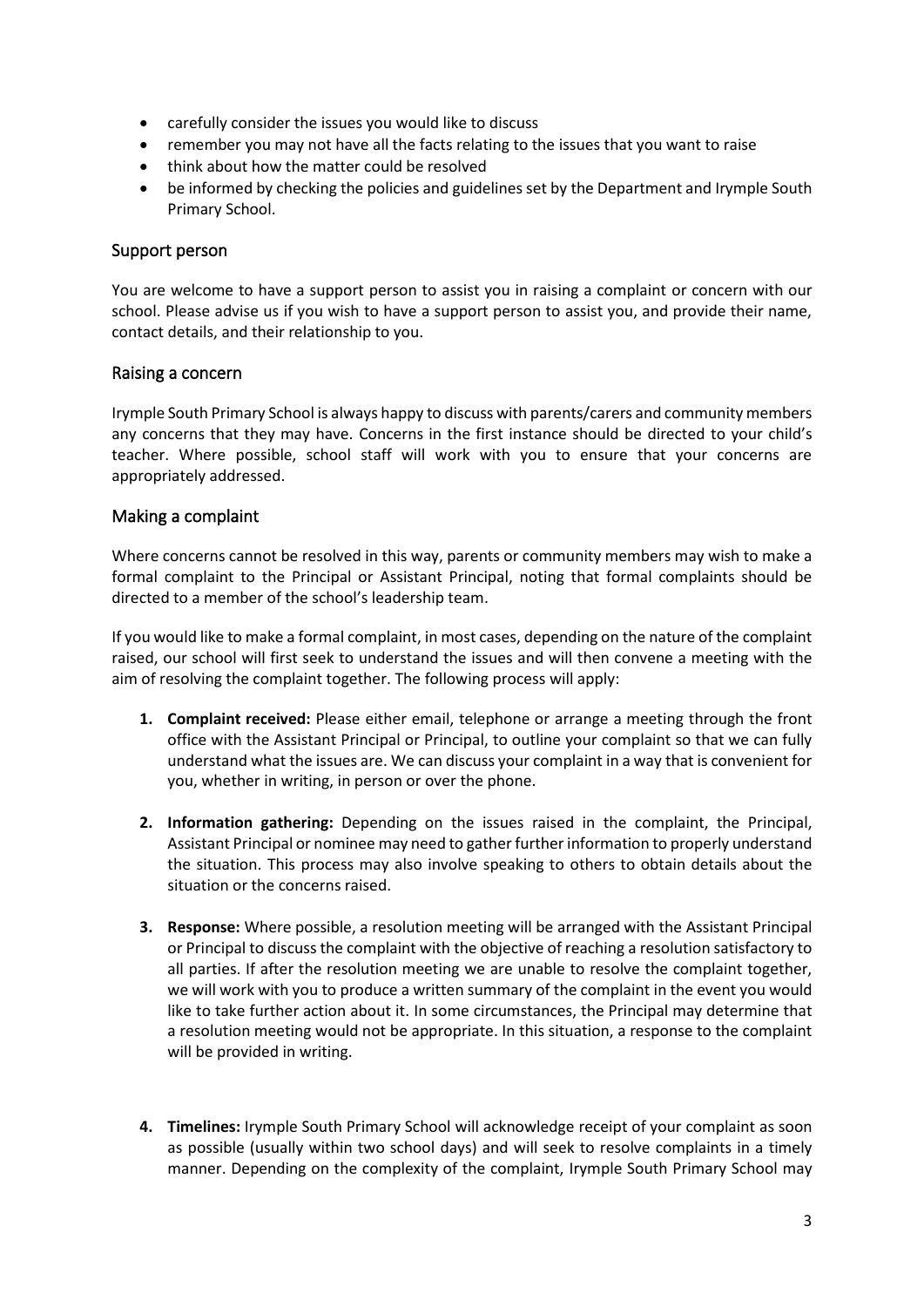need some time to gather enough information to fully understand the circumstances of your complaint. We will endeavour to complete any necessary information gathering and hold a resolution meeting where appropriate within 10 working days of the complaint being raised. In situations where further time is required, Irymple South Primary School will consult with you and discuss any interim solutions to the dispute that can be put in place.

Please note that unreasonable conduct (e.g. vexatious complaints) may need to be managed differently to the procedures in this policy.

## Resolution

Where appropriate, Irymple South Primary School may seek to resolve a complaint by:

- an apology or expression of regret
- a change of decision
- a change of policy, procedure or practice
- offering the opportunity for student counselling or other support
- other actions consistent with school values that are intended to support the student, parent and school relationship, engagement, and participation in the school community.

In some circumstances, Irymple South Primary School may also ask you to attend a meeting with an independent third party, or participate in a mediation with an accredited mediator to assist in the resolution of the dispute.

## **Escalation**

If you are not satisfied that your complaint has been resolved by the school, or if your complaint is about the Principal and you do not want to raise it directly with them, then the complaint should be referred to the North Western Region by contacting 1300 338 691.

Irymple South Primary School may also refer a complaint to North Western Region if we believe that we have done all we can to address the complaint.

For more information about the Department's parent complaints process, including the role of the Regional Office, please see: [Raise a complaint or concern about your school.](https://www.vic.gov.au/raise-complaint-or-concern-about-your-school#speaking-to-your-school)

## Record keeping and other requirements

To meet Department and legal requirements, our school must keep written records of:

- Serious, substantial or unusual complaints
- Complaints relating to the Child Information Sharing Scheme and Family Violence Information Sharing Scheme, to meet regulatory requirements - refer to Child and Family Violence Information Sharing Schemes for further information

Our school also follows Department policy to ensure that record-keeping, reporting, privacy and employment law obligations are met when responding to complaints or concerns.

## **COMMUNICATION**

This policy will be communicated to our school community in the following ways: